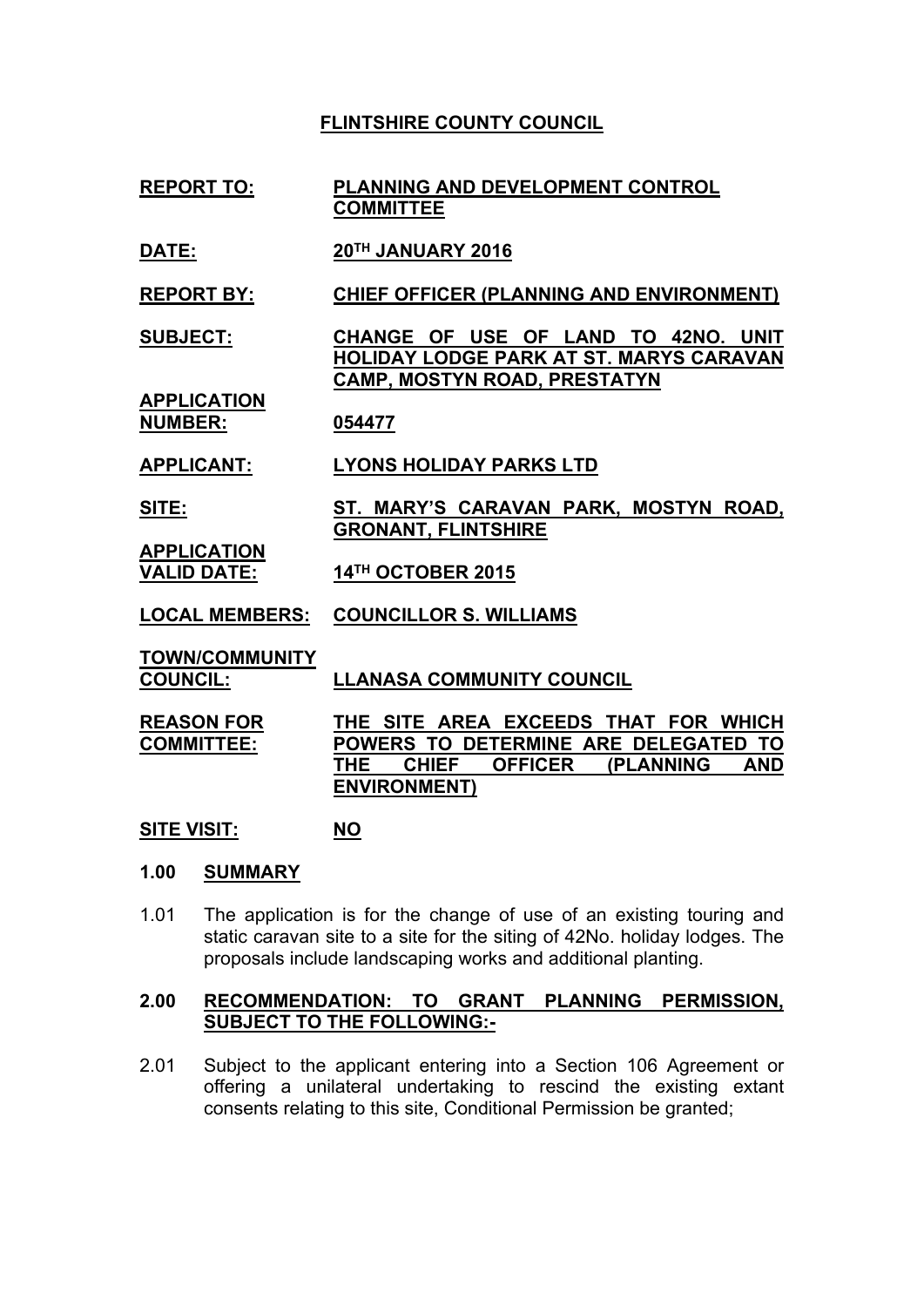#### 2.02 Conditions:

- 1. Time limit on commencement.
- 2. In accordance with plans.
- 3. Surface water drainage scheme to be submitted and agreed.
- 4. Implementation of landscaping schemes.
- Maintenance for minimum 5 years.
- 5. Approval of proposed finish colours, prior to any other development.
- 6. External lighting to be submitted and agreed prior to installation.
- 7. Lodges only for holiday purposes and not dwellings.
- 8. Register of occupants to be kept.
- 9. Parking and turning scheme to be submitted and agreed.
- 10. Season 1<sup>st</sup> March in one year to 14<sup>th</sup> January in the subsequent year.
- 11. Details of retaining structures prior to commencement.

## **3.00 CONSULTATIONS**

3.01 Local Member Councillor S. Williams No response at time of writing.

> Llanasa Community Council No response at time of writing.

Highways DC

No objection subject to a condition requiring a scheme of parking and turning to be agreed. Byway 48 abuts the site but is not affected by the proposals.

Pollution Control Officer No adverse comments.

Natural Resources Wales No response at time of writing.

### Clwyd Powys Archaeological Trust

Notes the site lies in close proximity to archaeological and heritage features but advises that the proposals would not give rise to any new visual impacts beyond the current impact of the caravan site and therefore does no object to the proposals.

### **4.00 PUBLICITY**

4.01 The application has been publicised by way of a press notice, site notice and neighbour notification letters. At the time of writing this report no letters have been received from third parties.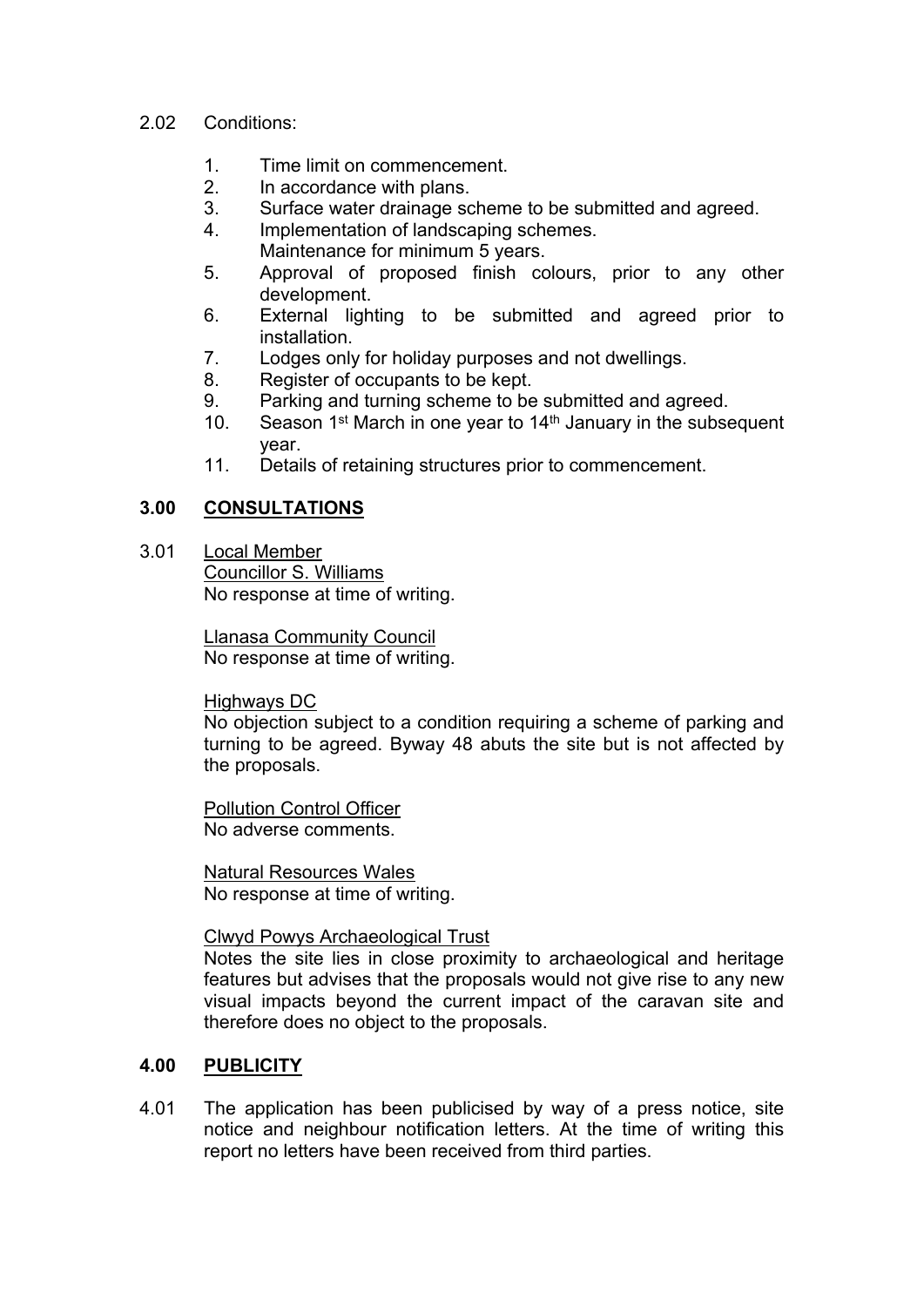### **5.00 SITE HISTORY**

#### 5.01 **257/95**

Lawful Development Certificate – Siting of tents, trailers, motorised caravans and touring caravans. Granted 17.11.1995

#### **98/00907**

Extended season Permitted 7.6.1999

#### **98/1251**

Improvements to access Permitted 12.8.1999

#### **99/01315**

Outline – demolition of existing chalets and development of existing chalets and development of 9No. detached chalets. Permitted 18.2.2000

### **034161**

Change of use of adjoining land to recreational land and landscaping. Permitted 12.2.2003

### **035283**

Reserved Matters – Erection of 9No. chalets. Approved 11.2.2004.

### **036296**

Siting of 19 No. static holiday caravans in lieu of 9 No. traditional build holiday chalets together with a warden's caravan/site office adjacent to existing site entrance and retrospective engineering works. Withdrawn 7.1. 2004

### **6.00 PLANNING POLICIES**

6.01 Flintshire Unitary Development Plan Policy GEN1 - General Requirements for Development Policy GEN3 - Development in the Open Countryside Policy T4 - New Static Caravans & Chalets Holiday Sites Policy AC13 - Access and Traffic Impact Policy D1 - Design Quality, Location and Layout Policy D2 - Design Policy D3 - Landscaping Policy L1 - Landscape Character Policy HE5 - Protection of registered landscapes, parks & gardens

> Planning Policy Wales (Ed.8 2016) Technical Advisory Note 13: Tourism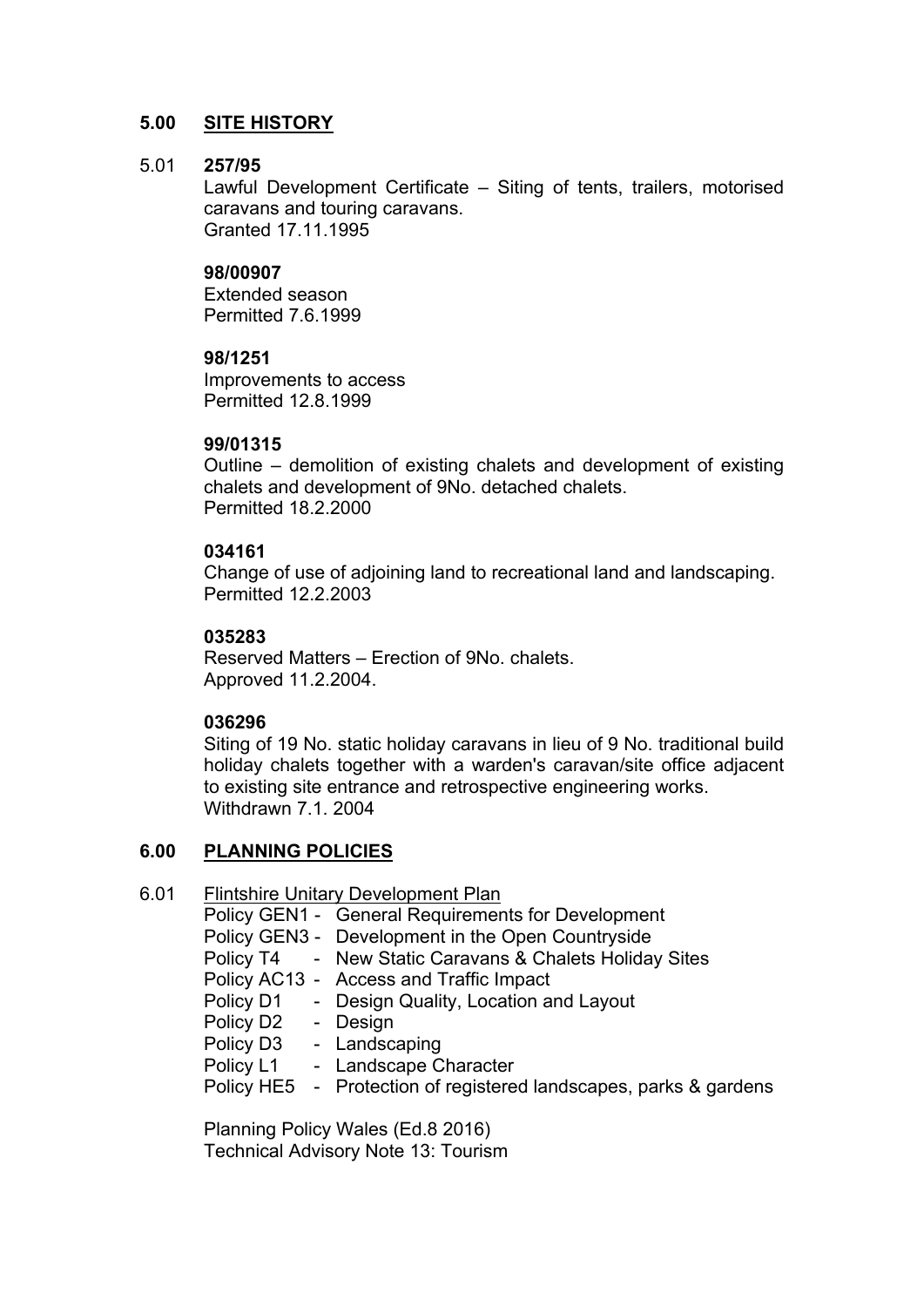# **7.00 PLANNING APPRAISAL**

#### 7.01 **Site and Surroundings**

The site comprises a 2.2 hectare field parcel located to the south of the A548 mid-way between Gronant and Ty'n-y-Morfa. The site has been used for caravan and camping purposes historically although the site has not been in use for a number of years. However, there has been no intervening use during that time. The site is accessed via an existing vehicular access in the northern site boundary. The field is bounded by existing hedgerows on all boundaries with other agricultural fields to the south and west. To the east is a Byway which grants access from the A548 to Abbey Drive in Gronant to the south. The land across the A548 to the north comprises a variety of agricultural and camping/caravan uses.

- 7.02 The site topography is such that whilst it generally slopes uphill towards the southern boundary, the site is terraced and starts from a position adjacent to the northern boundary which is actually lower than the adjacent A548. It is comparatively flat across its east west axis. The site lies in close proximity to the village of Gronant.
- 7.03 The land to the south east of the site comprises the Talacre Abbey Conservation Area which in itself contains part of the historic park and garden to the former Talacre Hall (Talacre Abbey).

#### 7.04 **Proposed Development**

The applicants operate the adjacent camping and caravan site to the north of the site. The proposal seeks approval for the siting of 42No. holiday lodges upon the site; the refurbishment of the existing amenity building; creation of refuse and recycling compound and landscaping of the site.

#### 7.05 **The Main Issues**

The main issues in relation to this application are the principle of development in this location having regard to the requirements of policy T5 of the Flintshire Unitary Development Plan (FUDP) and the impact of proposals upon the highway.

#### 7.06 **Principle of Development**

Policy T5 of the FUDP permits extensions to existing caravan and chalet sites where they meet a number of criteria. These will be addressed in turn below.

7.07 a) any increase in the number of standings or units is marginal.

> The application seeks to provide 42No. lodges. This in terms of intensity of use would represent a reduction upon that which the Lawful Development Certificate permits. Notwithstanding this, I consider Whilst the proposals are also seeking permission for a siting of units upon a more permanent basis. I am mindful of the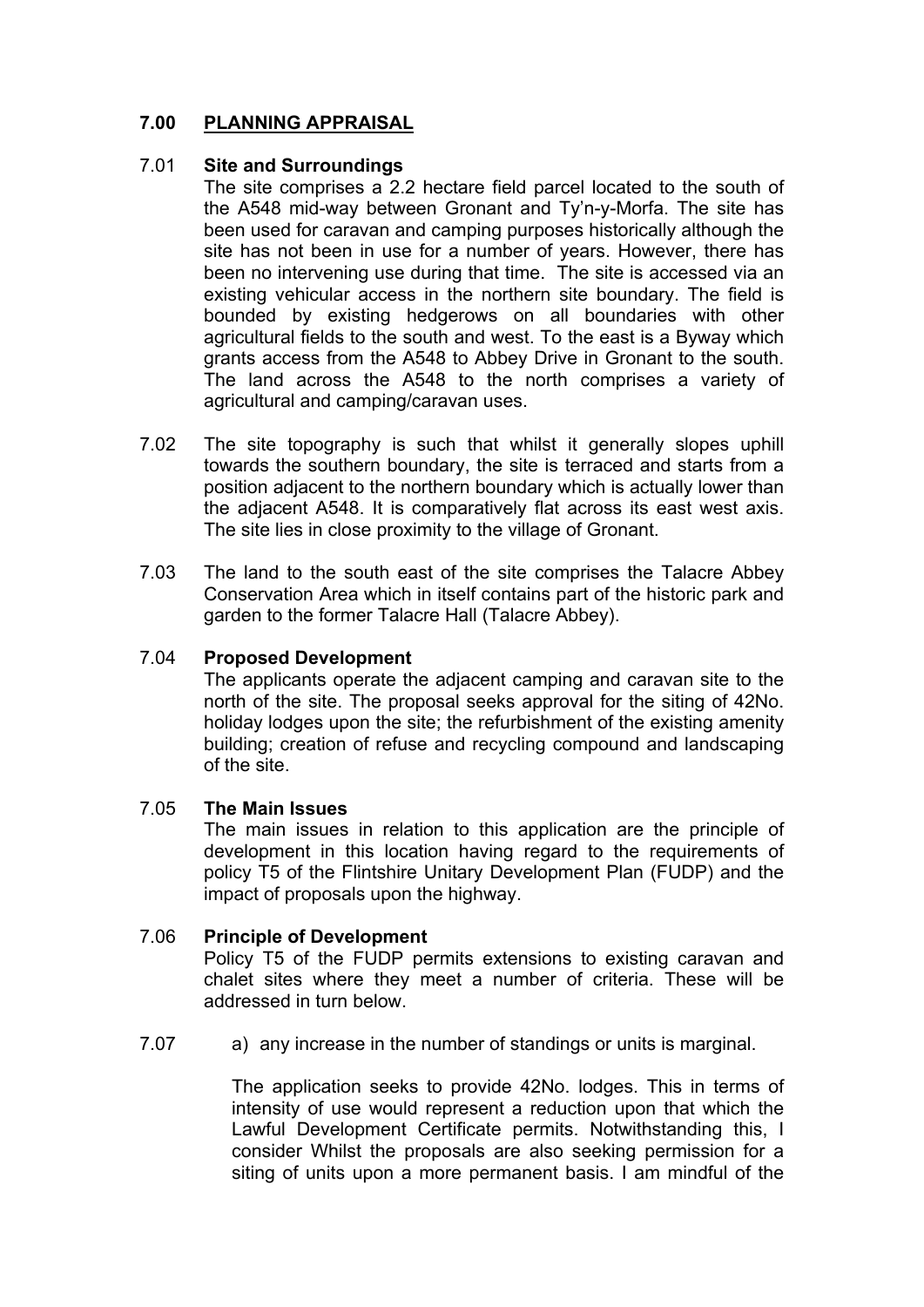permissions which are extant in respect of this site and what, in combination has been permitted previously. I am however mindful that a further grant of permission, if only part implemented, could potentially result in a situation whereby there is a variety of camping and holiday uses undertaken synonymously with each other. This would be unacceptable in visual impact terms.

- 7.08 I am however satisfied that if the applicant entered into a S.106 Agreement to voluntarily rescind the historical permissions upon commencement of this application, this situation would be safeguarded against. I am therefore minded to recommend consent subject to such a S.106 Agreement.
- 7.09 b) any physical extension of the site is modest.

The proposals do not include any physical extension of the site.

- 7.10 c) the scheme incorporates substantial internal and structural landscaping; demonstrates a significant improvement to the site and reduces impact upon the landscape.
- 7.11 The site has established hedgerow boundaries to all boundaries and sits against a wooded backdrop to the east. The scheme includes proposals for additional planting and site wide landscaping to mitigate against adverse visual impacts. I am mindful that the proposals introduce units upon the higher terrace of the site but equally I am mindful that this position was previously approved and part commenced (as evidenced by the in situ presence of the bases of those previously approved lodges). I consider that the proposals, subject to the implementation and maintenance of the proposed landscaping scheme would sufficiently address any visual concerns.
- 7.12 The site is presently vacant, unmanaged and the existing amenity building is falling into disrepair. The absence of management upon the site has resulted in the stability of the established terraces becoming questionable in the long term, with consequent implications for land outside of the site to the south. I consider that this proposals will ensure the site is properly managed and maintained which will in turn improve the appearance of the site in the landscape.
- 7.13 The site lies in close proximity to historic interest features such as the Conservation Area and historic park. In response to consultation, the Clwyd Powys Archaeological Trust has advised that the site in its present form and taking account of the previously approved situation, has an impact upon these features./ However, these impacts are lawful by virtue of previous permissions. It is considered the proposals would not result in any impact greater than that which may lawfully be undertaken upon this site and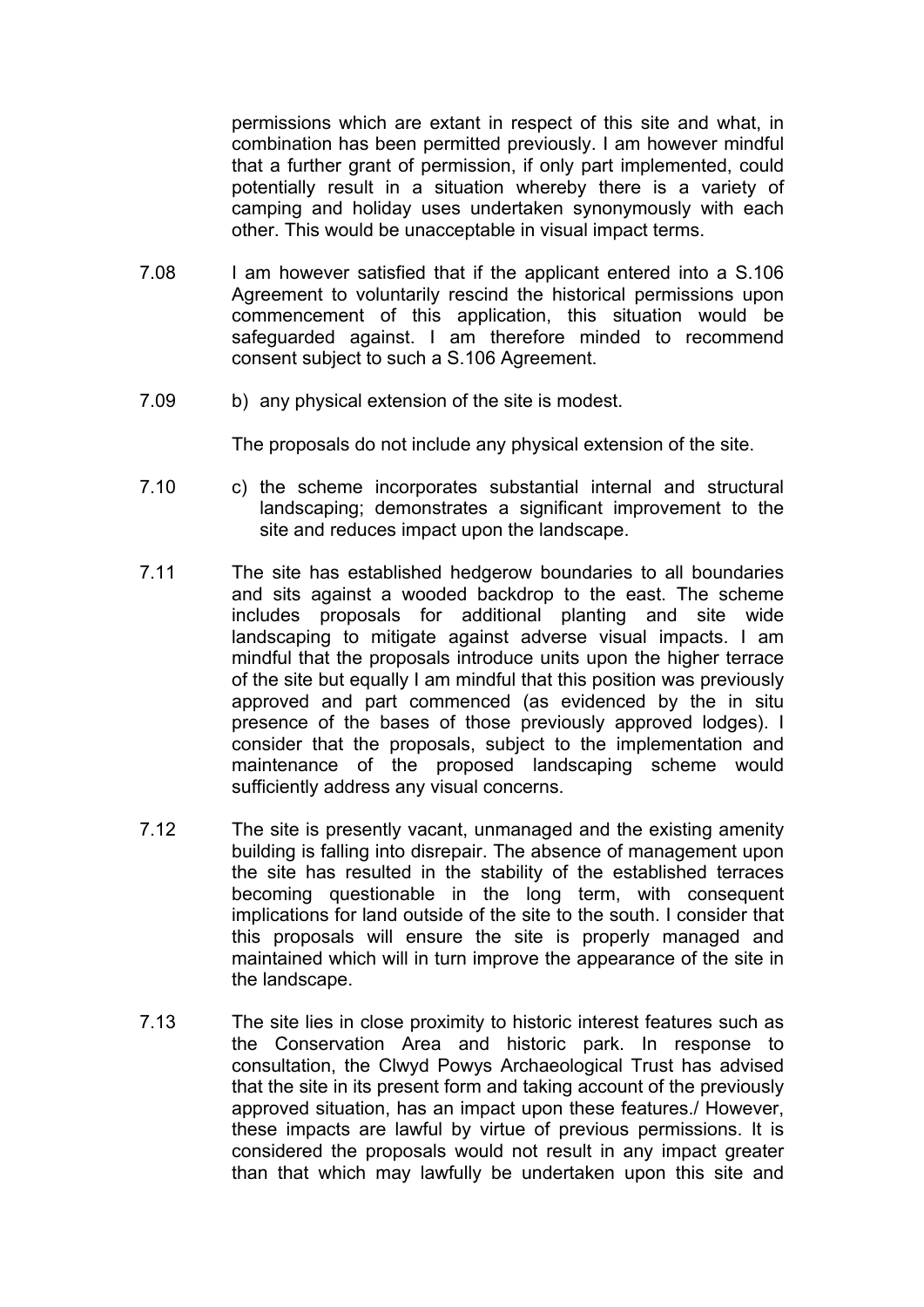therefore no objection on this basis is raised.

- 7.14 d) the proposal involves improved on site facilities. The proposals will facilitate the restoration of the existing amenity block upon the site.
- 7.15 e) the proposals would not have a significant adverse impact upon existing residential amenity, other users of nearby land or the community in general.
- 7.16 The proposals relate to the siting of lodges upon an existing camping and caravan site. The site lies in excess of 100m from the nearest dwelling to the east of the site. I consider that the nature of the proposals, the non-permanent nature of the occupation and the proposed limited extent of the season are such that any impacts upon amenity arising from the nature of the use can be controlled such that they do not amount to an impact of an adverse nature.

#### 7.17 **Highway Impacts**

I am advised by Highways DC that, subject to the imposition of a condition requiring the completion of parking and turning facilities within the site in accordance with details to be submitted and agreed, the proposal is acceptable. It should be remembered that the proposals would potentially give rise to less vehicle movements than may be associated with the approved use of the site. Furthermore, the nature of the vehicles presently permitted to access the site (touring caravans, camper vans, trailer tents) is such that the proposals represent an improvement to the vehicular movements in and out of the site.

### **8.00 CONCLUSION**

- 8.01 The proposed development is considered to be sustainably located upon a site with the benefit of extant planning permissions for a variety of tourism developments. This proposal will serve to consolidate this fragmented arrangement of permissions. The proposed landscaping would reduce the impact on the landscape. The proposal complies with development plan policy for this type of development.
- 8.02 In considering this planning application the Council has acted in accordance with the Human Rights Act 1998 including Article 8 of the Convention and in a manner which is necessary in a democratic society in furtherance of the legitimate aims of the Act and the Convention, and has had due regard to its public sector equality duty under the Equality Act 2010.